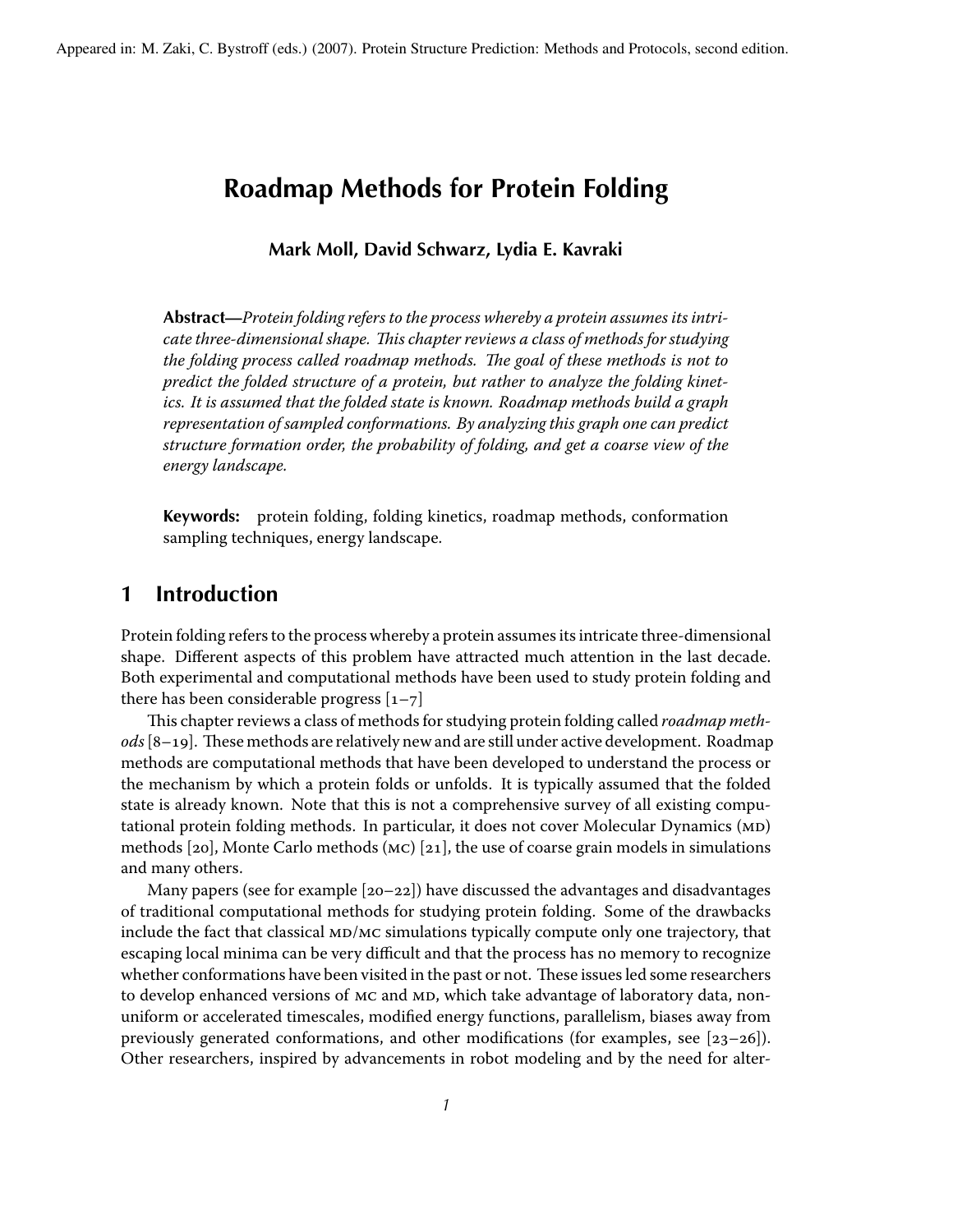native protein modeling methods, began to build so-called roadmaps to explore the conformational space of proteins. A roadmap is a representation of many conformations and the transitions between them as a graph data structure. Roadmap-based methods were originally developed in robotics  $[z7]$  where the configuration (conformation) space of a robot is explored in order to find a collision-free path that will take the robot from an initial position to a final position. By taking advantage of the analogy between robots and molecules, in which the main molecular chain of a protein corresponds to an articulated robot, roadmap methods were adapted to study how a protein can attain a known final shape. Roadmap methods were significantly modified and enhanced to address the folding problem. Their application to the folding problem is still relatively new and not as well-understood as  $MD/MC$  simulations. They seem to offer vast computational improvements and potentially increased coverage of the conformational space compared to traditional methods. This could mean that 'interesting' areas of the conformational space can quickly be discovered, and—if necessary—further explored with traditional methods. Yet, it is not clear how much (if anything) is lost by the use of coarse approximations. This chapter surveys some of the most promising roadmap methods for protein folding  $[9-19]$ .

## **2 Background**

#### *2.1 Protein Representation*

The simplest representation of a protein is a vector that contains the Cartesian coordinates of all atoms in a conformation. This is the representation used in  $MD/MC$  simulations; molecular potential energy functions are almost always parameterized by atomic coordinates in Cartesian space  $(e.g., [28])$ .

The drastic changes in the conformation of a protein occur, however, with rotations about certain bonds. Often, a vector of bond rotations is used as a more compact representation of a protein. The amount of rotation about a single bond relative to some reference state is called the dihedral angle. This representation ignores the stretching of bond lengths and bond angles, but these effects are often negligible compared to the bond rotations. Efficient ways to calculate the Cartesian coordinates of all atoms given the dihedral angles of a protein are given in  $[29]$ .

Another way to represent a protein is to model flexibility at the level of secondary structure. A molecule is divided into *α*-helices, *β*-sheets, and connecting loops. The sequence of secondary structure elements is represented by a sequence of vectors. Rotational degrees of freedom are assigned at the junctions where the vectors meet. The  $α$ -helices and  $β$ -sheets can twist about their axis, and the loop regions are allowed to extend in the direction of their vector. In this representation, traditional energy functions cannot be used, but it is possible to approximate molecular energy using a simple potential function [30].

In roadmap methods for protein folding, all of the above representations have been used, but the most popular one is the representation of conformations by dihedral angles. As will be explained in the next section, roadmaps sample the conformation space of a protein. The dihedral angle representation of a protein readily allows the generation of samples that have properties desirable for roadmap-based methods.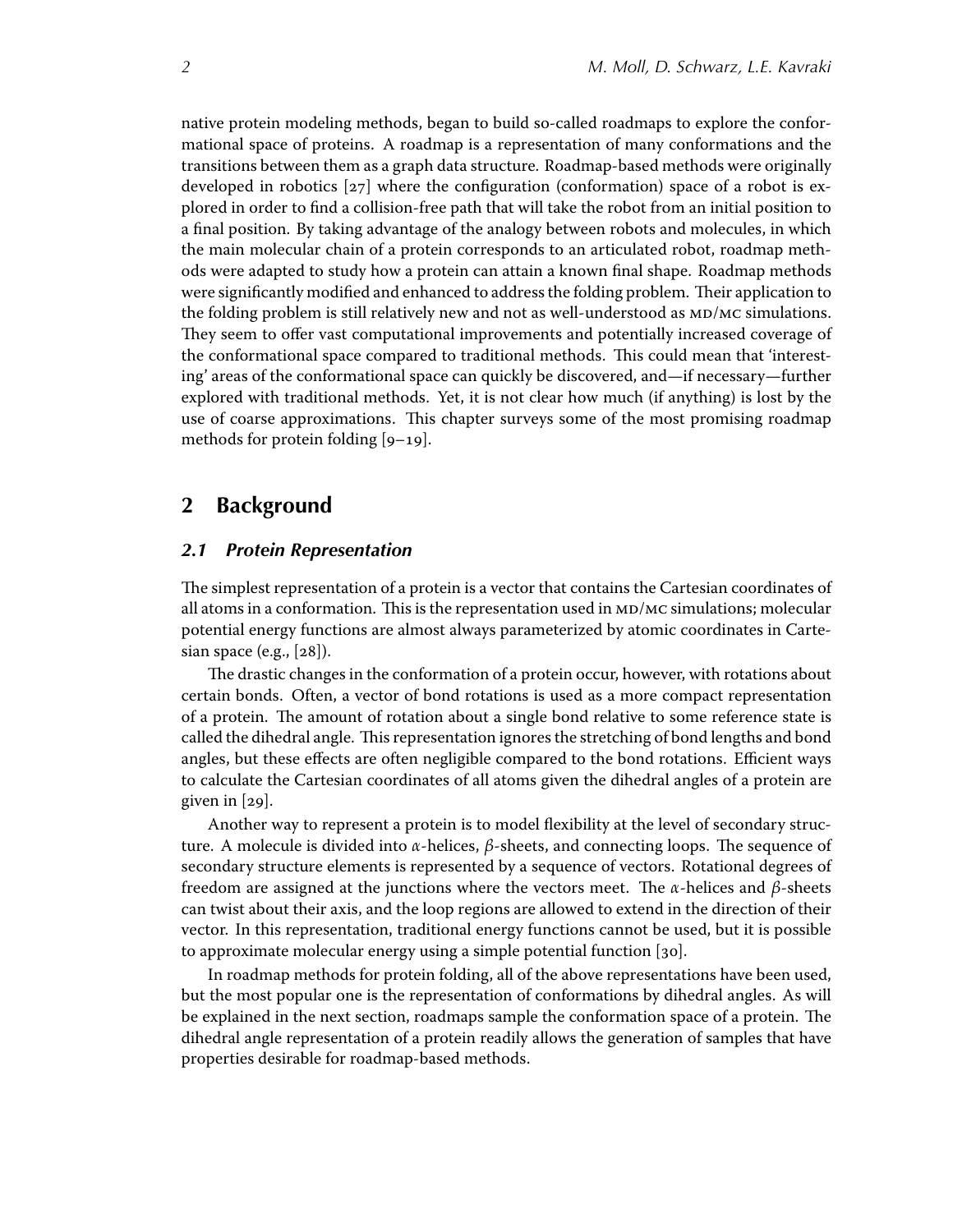



(a) A two-dimensional robotic configuration space. Black shapes represent sets of configurations that place the robot in collision with obstacles.

(b) A two-dimensional molecular conformation space, which could correspond to a molecule with two rotatable bonds. White regions are low-energy, black high-energy, and gray intermediate-energy. The higher the energy of a conformation, the less likely a molecule is to assume that conformation.

Figure 1: Robotic configuration space vs. molecular conformation space.

### 2.2 Roadmap Algorithms for Robot Motion Planning

The idea of using a roadmap to represent properties of a complex space originated in robotic motion planning  $[z_7, 31]$ . In motion planning, a collision-free path between a start and goal configuration of a robot is computed. Consider a long articulated robot for the moment. The degrees of freedom of such a robot correspond to moving its joints. The set of all configurations of a robot is called its configuration space. Each point in this space corresponds to a robot configuration. A simple, two-dimensional robotic configuration space is illustrated in Figure  $1(a)$ . The subset of configurations where the robot does not collide with any obstacles (including the robot itself) is called the free space, and is drawn white in Figure  $1(a)$ . The set of configurations in which the robot collides with itself or a workspace obstacle is called the occupied space and is drawn in black in Figure  $1(a)$ . Motion planning can thus be phrased as the problem of finding a curve (a path) that lies completely in the free part of the configuration space.

Computing the free space *exactly* is a very hard problem. The size of the configuration space and the complexity of the motion planning problem grow exponentially with the number of degrees of freedom [32]. Sampling based techniques called Probabilistic Roadmap Methods ( $pRMS$ ) [27] build a roadmap: a graph representation of the free space, where nodes corresponds to configurations and edges to paths between them. This roadmap is computed as follows. First, a large number of collision-free configurations are sampled. Next, for each configuration, an attempt is made to find a path to some of its nearest neighbors. These local paths can simply be straight lines in the configuration space. If the path between two configurations lies entirely in the free space, it is added to the roadmap. The motion planning problem is now easily solved. The start and goal configuration are connected to their nearest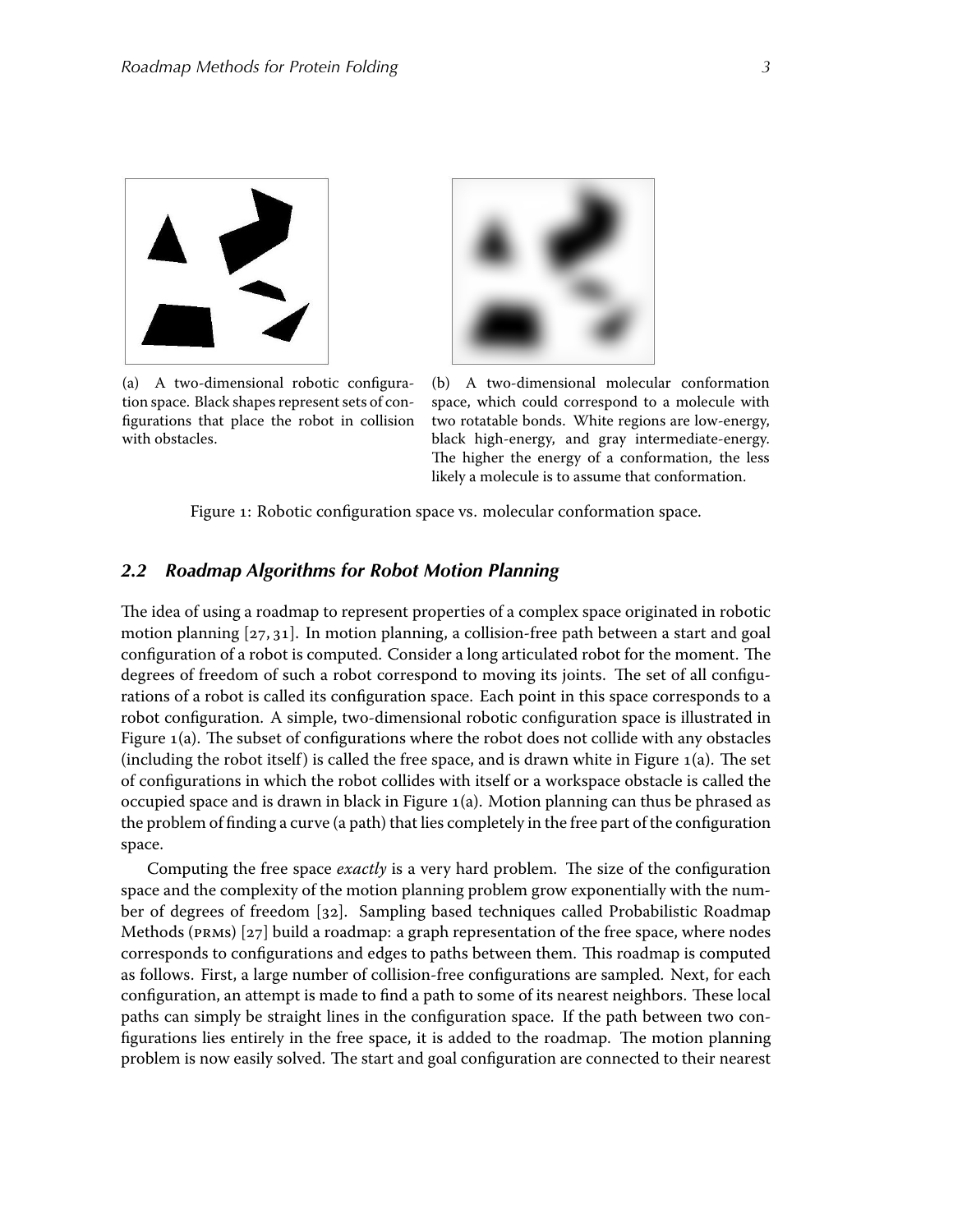neighbors in the roadmap. The path is then found by performing a simple graph search to connect the start to the goal. Note that the roadmap has to be computed only once for a given robot, and that many motion planning queries can be solved with the same roadmap. PRMS are able to solve motion planning problems in very high-dimensional configuration spaces, but they do not guarantee completeness, *i.e.*, they do not always find a path if one exists. Instead, they have been shown to be *probabilistically complete*, *i.e.*, if a path exists, then with high probability the PRM algorithm will find it. This probability goes to one as the number of sampled configurations increases. Many variations of the basic PRM algorithm have been proposed to increase the sampling of configurations in difficult areas (such as narrow passages). A discussion of the  $PRM$  algorithm and its variations can be found in [31].

For certain applications it is known *a priori* that only one motion planning query will need to be solved, so sampling the entire configuration space may be unnecessary. This observation lead to a different class of sampling-based path planning algorithms in which a tree of configurations is grown from the start to the goal configuration and/or vice versa. The three main variations within this class are called Rapidly-exploring Random Trees (RRTs)  $[33]$ , Expansive Spaces Trees (ESTS) [ $34$ ], and Path-Directed Subdivision Trees (PDSTS) [ $35$ ]. RRTs grow a tree of configurations as follows. First, a random configuration, which may be in collision, is sampled. Next, the nearest configuration in the existing tree to the one just sampled is found. Initially, the tree consists of just the start configuration. From the nearest configuration, a new configuration is found some distance in the direction of the randomly sampled configuration. This process is repeated until the tree is close to the goal configuration. This algorithm tends to 'pull' the tree growth in the direction of unexplored parts of the configuration space. Ests, on the other hand, can be thought of as 'pushing' the tree growth in promising areas. During each iteration of the EST algorithm, a previously sampled configuration is selected at random and a new configuration is sampled in a neighborhood of it. The key in the algorithm is the probability distribution function used to sample the previous configurations. The EST assigns a probability to each configuration that is proportional to the distance to the *k* nearest neighbors and inversely proportional to the number of times the configuration has been selected before. Sampling using this distribution expands the trees towards unexplored areas of the configuration space. PDSTs represent the trees somewhat differently from other tree-based and roadmap methods. Rather than maintaining a set of nodes and edges, a PDST consists of a set of edges, representing paths, joined at branches. It also maintains a cell decomposition of the configuration space and assigns paths to cells. At each step of the PDST exploration, an edge is selected based on an estimate of how well the area around each edge has already been explored (measured using the cell decomposition), and a new edge is created starting from a random point along the selected edge. In this way, the tree expands outward from its origin and the updating of the cell decomposition leads the expansion of the tree to less well-sampled areas.

Both roadmap and tree-based path planning and exploration algorithms have been used to study the dynamic properties of proteins, including their folding behavior but also their interactions with other molecules  $[36–40]$ . In order to apply these robotics-based methods to complex molecular systems, however, some adaptations of the algorithms are necessary, as will be presented in the following sections.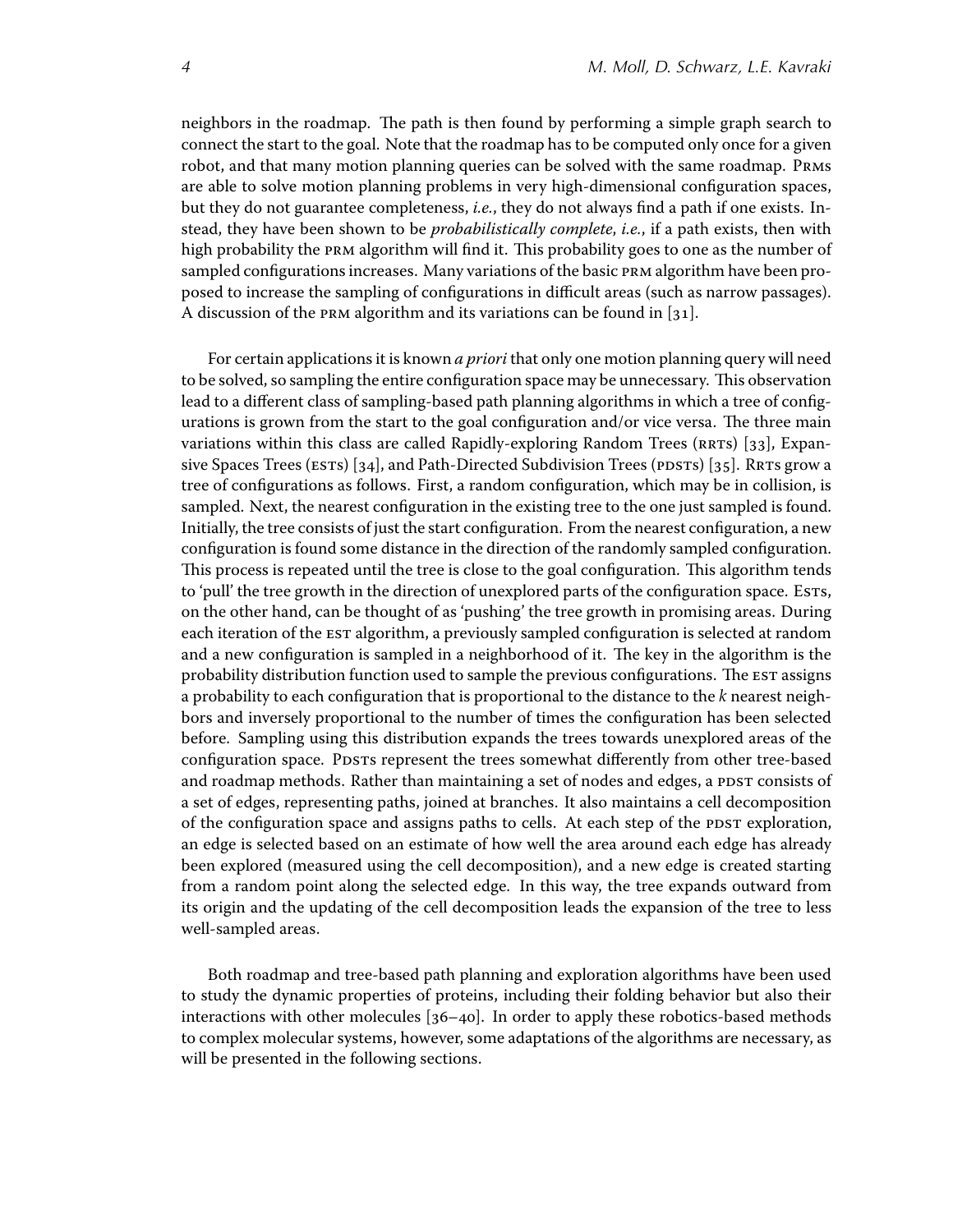## **3** Roadmaps for Protein Folding

Conceptually, there is an analogy between high-energy areas in the conformation space of a molecular system and obstacles, and between low-energy areas and free space (see figure  $(1)(b)$ . There may not be a single cut-off energy threshold, however, to separate the conformation space in black and white regions. Molecular conformation spaces therefore have a fuzzier notion of collision and free space than robotic configuration spaces, as is shown in Figure  $1(b)$ , and there are other important differences between exploring the free space of a robot and the free space of a biomolecule. In a biochemical context, low-energy paths are of specific interest, rather than paths in general. In folding, in particular, if it is assumed that the folded state of a protein is known, then researchers would like to find how the protein unfolds and refolds and determine some aggregate properties of these pathways, such as the overall folding rate and probability of any given structure to proceed to a folded state. It is important to note that the goal of roadmap methods is not to predict the folded state from a sequence of amino acids. The interest is in folding kinetics: the aim is to get a better understanding of *the process or mechanism* by which a protein folds and unfolds. It is assumed that the folded state has already been determined.

The essential ingredients of any roadmap method are the choice of degrees of freedom, the conformation sampling technique, and the way to connect conformations to form a roadmap. Another important ingredient for roadmaps of molecular systems is the energy model. So far simplified energy models have been used. It remains to be seen how accurate these models are for complex problems. This section will review how roadmap based methods can provide new insights into folding kinetics.

Before getting into the details of specific methods, it is worth mentioning that the idea of using roadmap methods to study problems in molecular biology originated with Singh *et*  $al.$  [41], who adapted the  $PRM$  algorithm to study the docking of a ligand to a protein. Nodes in the roadmap represented conformations and poses of the ligand, and were sampled at random around the protein and kept or rejected based on their energy. Neighboring nodes were connected with an edge if a set of conformations sampled on a straight line in configuration space between them were all below an energy cutoff, and edges were labeled with transition probabilities depending on the energy difference between the nodes at either end. This work permitted the identification of active sites in proteins.

Several research groups extended and adapted this work, refocusing it on protein folding mechanisms  $[-19]$ . The general trends of this ongoing research include tweaking the energy function, edge weights and/or node sampling schemes. The goal of such work is ultimately to develop methods in which the final energy distribution of the set of nodes and paths in the roadmap corresponds to the energy distribution predicted by statistical mechanics (Boltzmann-like). Given a high-quality roadmap, it should be possible to determine properties of the protein's motion and folding behavior from all-path analyses.

In general, the folding kinetics can be analyzed by looking at many paths in the roadmap. There are three fundamentally different ways to construct and interpret the roadmap. In the first method (described in section  $3.1$ ), the object is to compute the most energetically favorable paths between the folded state and denatured states and to consider those the folding pathways. This is the approach taken by Amato *et al.*  $[9-13]$ . In the second method, the weights of edges in a roadmap are interpreted as probabilities and the roadmap gives rise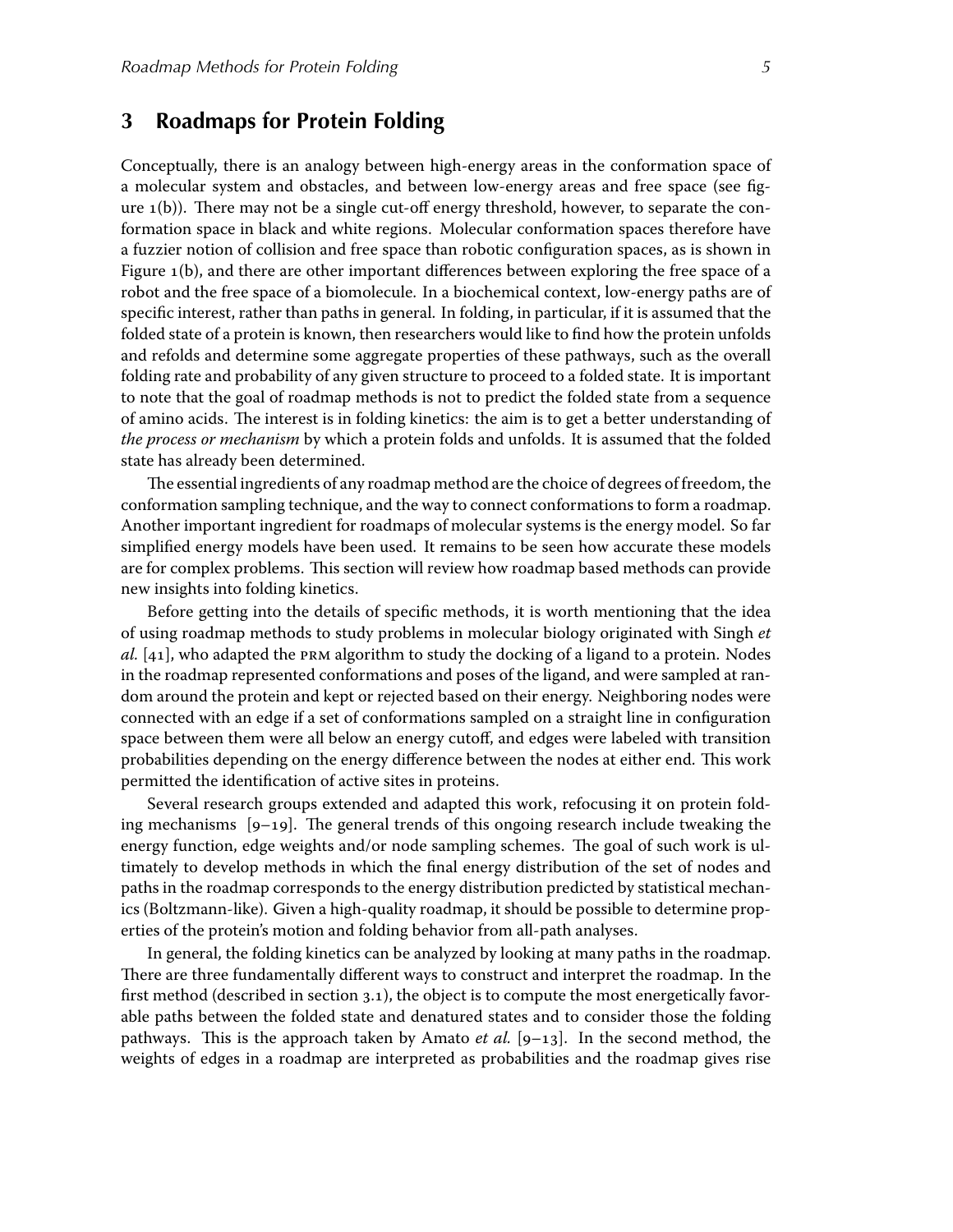to a Markov chain. The folding pathways are analyzed by performing random walks on the roadmap or by computing the limit distribution from the matrix of state transition probabilities. This is the approach taken by Apaydin *et al.*  $[16–19]$  and is described in section 3.2. Finally, in section 3.3, we describe the third method, proposed by Singhal *et al.* [14,15], which combines roadmap methods with  $MD/MC$  methods.

#### *3.1 PRMs for Protein-Folding Pathways*

In the work of Amato *et al.* [9–13] the backbone  $\phi$  and  $\psi$  dihedral angles are taken to be the degrees of freedom. The side chains are assumed to be rigidly attached to the backbone. For a protein consisting of *n* residues there are  $2(n - 1)$  degrees of freedom (the first and last rotational angle do not contribute). Conformations can be sampled by randomly picking angles from the allowable range. The sampling can be based on Ramachandran plots  $[42]$ , but this approach has a very small probability of producing of conformations without steric clashes. In early work, Amato *et al.* [13] used Gaussian sampling around the folded state with various standard deviations to create new conformations. This works well for proteins with approximately 60 residues, but it still does not scale up to larger proteins with over 100 residues. A more successful strategy is the following: Instead of sampling only around the native state, conformations are sampled around all previously sampled conformations. This is done in a way that creates a 'wavefront' of conformations growing outwards from the native state. The conformations are partitioned into bins based on the number of native contacts. A *native contact* is defined as a pair of  $C_\alpha$  atoms that are within  $\overline{\gamma}$  Å of each other in the native state. The bins are equal-sized and the number of bins is proportional to the number of native contacts in the native state. A conformation *q* is accepted based on its energy  $E(q)$ . When a structure is generated, it is checked for collision of side chains, and rejected if any are found. If it passes that test, the energy consists of a term favoring documented secondary structure via known backbone hydrogen and disulfide bonds, and a term for hydrophobic interactions.

The probability of accepting a conformation  $q$  is:

$$
P(\text{accept } q) = \begin{cases} 1 & \text{if } E(q) < E_{\min}, \\ \frac{E_{\max} - E(q)}{E_{\max} - E_{\min}} & \text{if } E_{\min} \le E(q) \le E_{\max}, \\ 0 & \text{if } E(q) > E_{\max}. \end{cases}
$$

Thus, all low-energy conformations are kept, as well as some of the medium-energy conformations, in order to connect the low-energy areas. The energy thresholds  $E_{\text{min}}$  and  $E_{\text{max}}$  are set at  $50,000$  kJ and  $89,000$  kJ, respectively. The accepted conformations are put in the appropriate bin. The sampling process iteratively tries to fill all bins, starting with the bin with 100% native contacts. Once a neighboring bin has at least *n* conformations, sampling is performed around conformations in that bin, in order to fill the succeeding bins. Although this sampling method does not seem to correspond to a Boltzmann distribution of states, it still may capture some of the essential folding properties such as contact formation order  $[11]$ .

The second phase in the roadmap construction is the connection of the sampled conformations. For each conformation the method attempts to connect each node to its *k* nearest neighbors. The  $\phi$  and  $\psi$  angles are linearly interpolated and energy is checked along the line in conformation space connecting a conformation  $q_0$  and one of its neighbors  $q_1$ . If the energy does not exceed some threshold, the edge connecting  $q_0$  and  $q_1$  is added to the roadmap.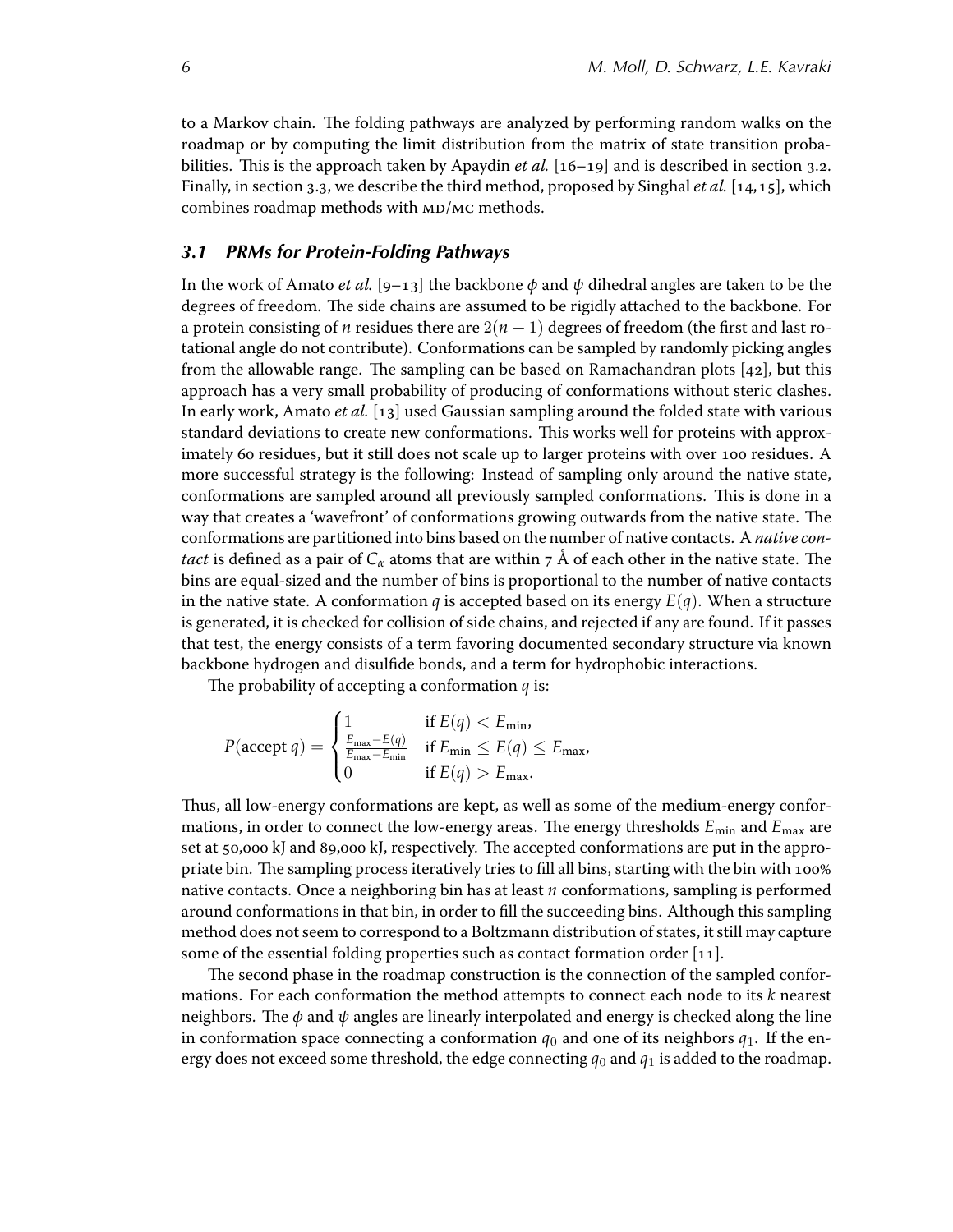The edge is given a weight that depends on the energy along the line connecting  $q_0$  and  $q_1$ . Suppose the energy of the sequence of conformations  $q_0 = c_0, c_1, c_2, \ldots, c_{n-1}, c_n = q_1$  along the line connecting  $q_0$  and  $q_1$  has been computed. The probability of moving from  $c_i$  to  $c_{i+i}$  is

$$
P_i = \begin{cases} e^{\frac{-\Delta E_i}{kT}} & \text{if } \Delta E_i > 0, \\ 1 & \text{if } \Delta E_i \le 0. \end{cases}
$$

Here,  $\Delta E_i = E(c_{i+1}) - E(c_i)$ . The weight of the edge between  $q_0$  and  $q_1$  is then defined as

$$
w(q_0, q_1) = \sum_{i=0}^{n-1} -\log P_i.
$$

The edge weight is intended to encode the likelihood of going from one conformation to another given the energy profile of the path.

After the roadmap is constructed, the folding pathways can be extracted. Starting from the native structure, the shortest path to every other conformation can be found using Dijkstra's algorithm  $[43]$ .

This roadmap construction method was tested on  $14$  proteins with  $56$  to  $110$  residues, including Protein G and Protein A [11]. Roadmaps were constructed in  $2-15$  hours. From this, many folding pathways can be extracted and their properties analyzed. Of particular interest is the order of secondary structure formation along each path between the stable unfolded states and the folded state. This order provides a rough overview of the folding mechanism of the protein, and can often be determined by laboratory experiment, thereby providing a criterion by which to validate the roadmap method.

Using a constructed roadmap, the order of secondary structure formation for a single path from an unfolded to folded state is determined by, for each native contact in a secondary structure element, finding the first conformation along the path that contains that contact. Along a single path, the appearance time for a secondary structure element is computed as the mean of the appearance times for all of its contacts. Overall, the predicted secondary structure formation order is the order with the greatest frequency over all paths. For the experimental set of  $14$  proteins, this analysis of the roadmap correctly predicted the formation order of secondary structure in all cases where laboratory data was available for comparison.

In later work  $[10]$ , the same group that developed the original methods did a more detailed study of Proteins L and G. These proteins both consist of an *α*-helix and one four-stranded  $\beta$ -sheet. In spite of this structural similarity, the secondary structures are experimentally documented to form in different orders. PRM analysis correctly predicted these differences in secondary structure formation order.

In their latest work [9], Thomas *et al.* noticed that even the bin-based construction method described above often requires 10,000 or more samples to construct a complete roadmap for relatively small (60-100 residue) proteins. For more typical protein sizes, this poor scaling rapidly becomes prohibitive. As a result, Thomas *et al.* [9] developed a new sampling method based on rigidity analysis of each sampled conformation. Using information about constraints on motion such as disulfide bridges and hydrogen bonds, this analysis classifies each bond as *independently flexible*, *dependently flexible*, or *rigid*. Independently flexible bonds may be rotated without any effect on other degrees of freedom. Dependently rotatable bonds may rotate but necessarily cause other related bonds to rotate also. Rigid bonds, as the name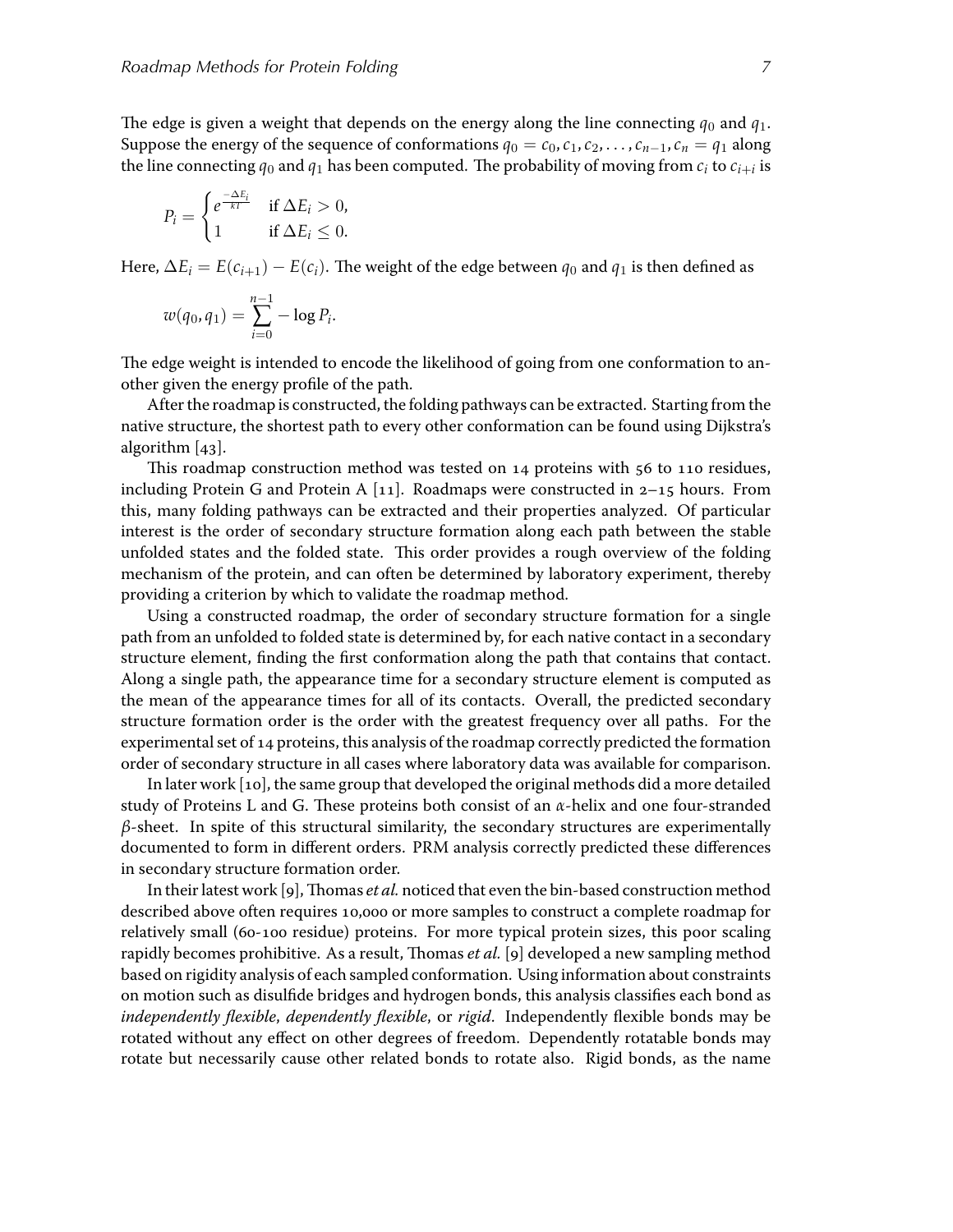suggests, generally cannot rotate because they are part of a fully-constrained cluster of atoms. Dependently flexible bonds form sets with fewer than the expected number of degrees of freedom.

Under rigidity-based sampling, new samples are generated by perturbing the dihedral angles of existing conformations in a non-uniform way. Specifically, independently flexible bonds are rotated with a high probability,  $P_{\text{flex}}$ . Rigid bonds are rotated with a low but nonzero probability *P*rigid. For sets of dependently flexible bonds with *k* internal degrees of freedom, *k* are selected at random and rotated with probability  $P_{\text{flex}}$ , and the remaining bonds are rotated with probability  $P_{\text{rigid}}$ . Thomas *et al.* found that allowing rigid bonds to rotate helps the method attain better coverage of the conformation space, while biasing rotations to occur most often for flexible bonds focuses the sampling on regions of the conformation space most likely to be accessible to a real protein.

When tested on a set of 26 proteins, it is reported [9] that rigidity-based sampling yielded roadmaps with substantially better connectivity (measured as edges per node) than earlier sampling methods. In many cases, this could often be accomplished using a quarter to half as many nodes as were necessary to produce the roadmap under Gaussian sampling. In addition to correctly predicting the secondary structure formation order of Proteins G and L, analysis of roadmaps created using rigidity sampling also correctly predicted the order of secondary structure formation of NuG1 and NuG2. PRM analysis by Thomas *et al.* without rigidity sampling had previously failed to predict the order of structure formation in these proteins.

#### *3.2 Stochastic Roadmap Simulation*

Stochastic Roadmap Simulation (SRS), developed by Apaydin *et al.* [16–19] is a general technique to study molecular motion. The method derived its early inspiration from the work of Singh *et al.* [41], who were attempting to find a way to predict active sites in proteins using roadmap methods.

The roadmap construction in sns is straightforward. First, a number of conformations is sampled independently at random from the conformation space. Each conformation is connected to its *k* nearest neighbors. The transition probability  $P_{ij}$  of an edge connecting nodes  $v_i$  and  $v_j$  is defined as

$$
P_{ij} = \begin{cases} \frac{1}{d_j} e^{\frac{-\Delta E_{ij}}{k_B T}} & \text{if } \frac{\varepsilon_j/d_j}{\varepsilon_i/d_i} < 1, \\ \frac{1}{d_i} & \text{otherwise,} \end{cases}
$$

where *ε<sup>i</sup>* and *ε<sup>j</sup>* are the Boltzmann factors for conformations *c<sup>i</sup>* and *c<sup>j</sup>* , and *d<sup>i</sup>* and *d<sup>j</sup>* are the number of neighbors for  $v_i$  and  $v_j$ . The Boltzmann factor of a conformation  $c$  is defined as  $\varepsilon = \exp(-E(c)/k_bT)$ . A self-transition is added with probability  $P_{ii} = 1 - \sum_{i \neq j} P_{ij}$ , so that all transition probabilities of a node add up to 1. The energy  $E(c)$  is a hydrophobic-polar (H-P) energy function [], in which each amino acid residue is classified as hydrophobic or polar, and favorable energy is computed for hydrophobic residues in contact with (within a cutoff distance of ) each other. Conformations are also checked for steric clashes (overlapping atoms), and rejected if necessary.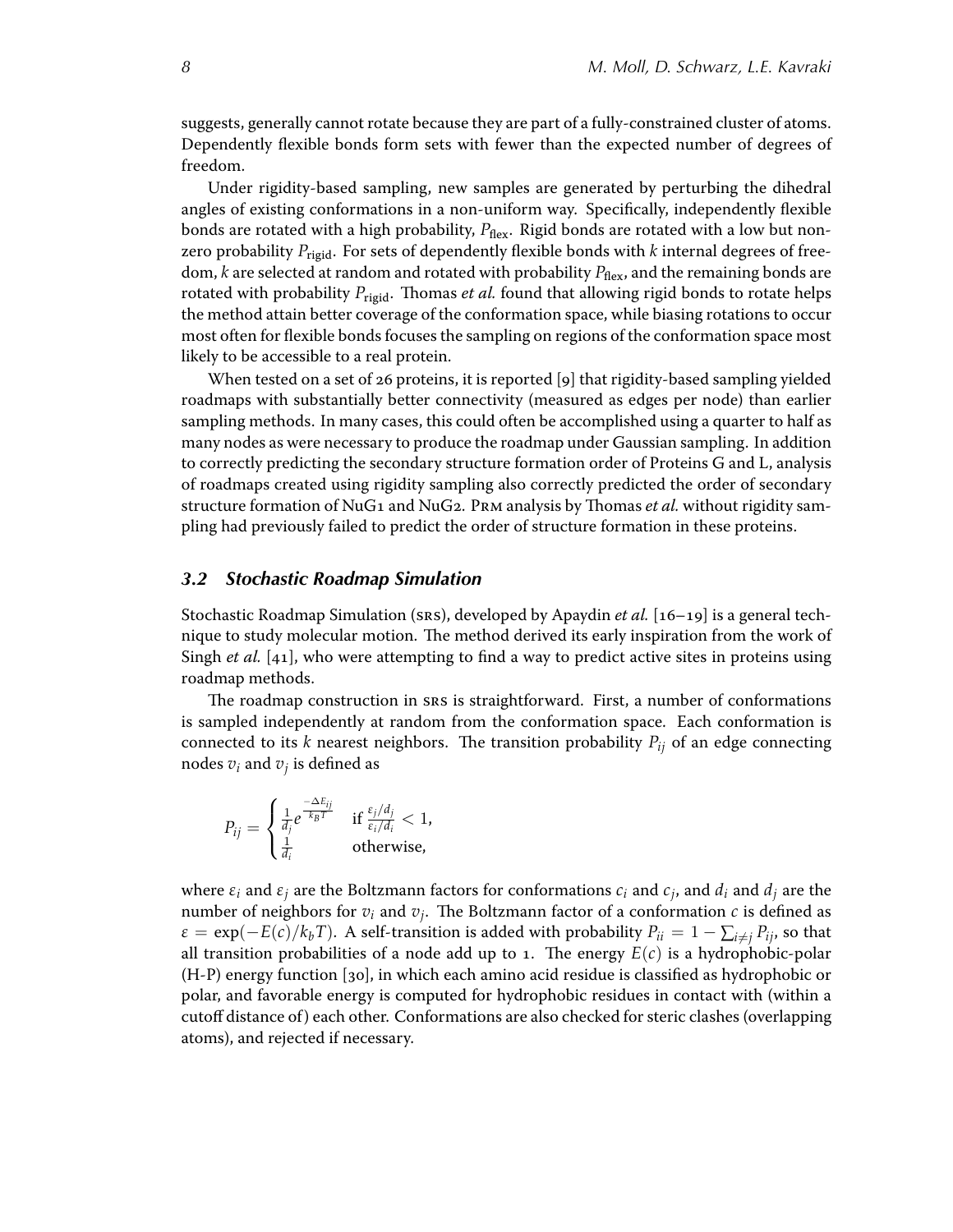A random walk on this roadmap is defined as follows. Starting at node  $v_i$ , a neighbor  $v_j$ is chosen uniformly at random. A move from  $v_i$  to  $v_j$  is accepted with probability

$$
A_{ij} = \begin{cases} \frac{d_i}{d_j} e^{-\frac{\Delta E_{ij}}{k_B T}} & \text{if } \frac{\varepsilon_j/d_j}{\varepsilon_i/d_i} < 1, \\ 1 & \text{otherwise.} \end{cases}
$$

Each neighbor of  $v_i$  has a probability of  $1/d_i$  of being chosen. So the probability of a transition from  $v_i$  to  $v_j$  is  $\frac{1}{d_i}A_{ij} = P_{ij}$ .

If a random walk is made on this roadmap, then each state *i* has a probability  $\pi$ <sup>*i*</sup> of being visited. As a random walk continues for an infinitely long time, assuming the Markov chain is ergodic, the probabilities  $\pi_i$  converge to fixed values that are the same for *any* random walk. Moreover, if the conformation space is sampled more and more finely, it can be shown that the limit distribution of the roadmap is the same as the limit distribution of an  $\kappa$  simulation [18]. In other words, the resulting distribution is theoretically consistent with the Boltzmann distribution of energies predicted by statistical mechanics, and, equivalently, with the results of a large number of Monte Carlo simulations.

Once constructed, the roadmap can be interpreted as a Markov chain, and therefore be analyzed using techniques from Markov-chain theory. This can be used to calculate a quantity for each node called *P*<sub>fold</sub>, the probability that the structure at that node will become completely folded before it becomes completely unfolded. This quantity can be used to estimate which structures constitute the transition state of the folding process, as well as to estimate the folding time for the protein.

Let  $F$  denote the set of nodes that correspond to conformations that are considered folded. Now suppose there is another stable state called the unfolded state. Let  $\mathcal U$  denote the set of nodes corresponding to conformations close to the unfolded state. The probability of folding,  $P_{\text{fold}}$ , also called the transmission coefficient [44], for a given node  $v_i$  can be written as

$$
P_{\text{fold}}^{(i)} = \sum_{v_j \in \mathcal{F}} P_{ij} \cdot 1 + \sum_{v_j \in \mathcal{U}} P_{ij} \cdot 0 + \sum_{v_j \notin (\mathcal{F} \cup \mathcal{U})} P_{ij} \cdot P_{\text{fold}}^{(j)}.
$$

The probability of folding is conditional on the first transition. If a node in  $\mathcal F$  is reached, then  $\mathcal F$  has been reached before U with probability 1. Similarly, if a node in U is reached, then  $\mathcal F$ has been reached before  $U$  with probability o. Otherwise,  $P_{\text{fold}}^{(i)}$  depends on the probability of  $P_{\text{fold}}^{(j)}$ . Fast iterative solvers for linear systems can be used to compute  $P_{\text{fold}}$  for all nodes. For their initial work, Apaydin *et al.* used the Jacobi method as their linear system solver, but noted that other approaches might provide faster performance.

SRS has been applied to the ColE1 repressor of primer and the homeodomain of Engrailed, a developmental protein, which are stored in the Protein Data Bank  $[45]$  as 1rop and 1hdd, respectively  $[19]$ . The vector model described in section 2.1 was used to represent the degrees of freedom. With this model, 1rop has 6 degrees of freedom and 1hdd has 12 degrees of freedom. Energy was computed by the H-P energy model [30] mentioned previously.  $P_{\text{fold}}$ , was computed for about 45 randomly selected conformations using SRS and using MC simulations. The correlation between the *P*<sub>fold</sub> values of the two methods quickly converged to 1 as the number of nodes was increased, but SRS was roughly four orders of magnitude faster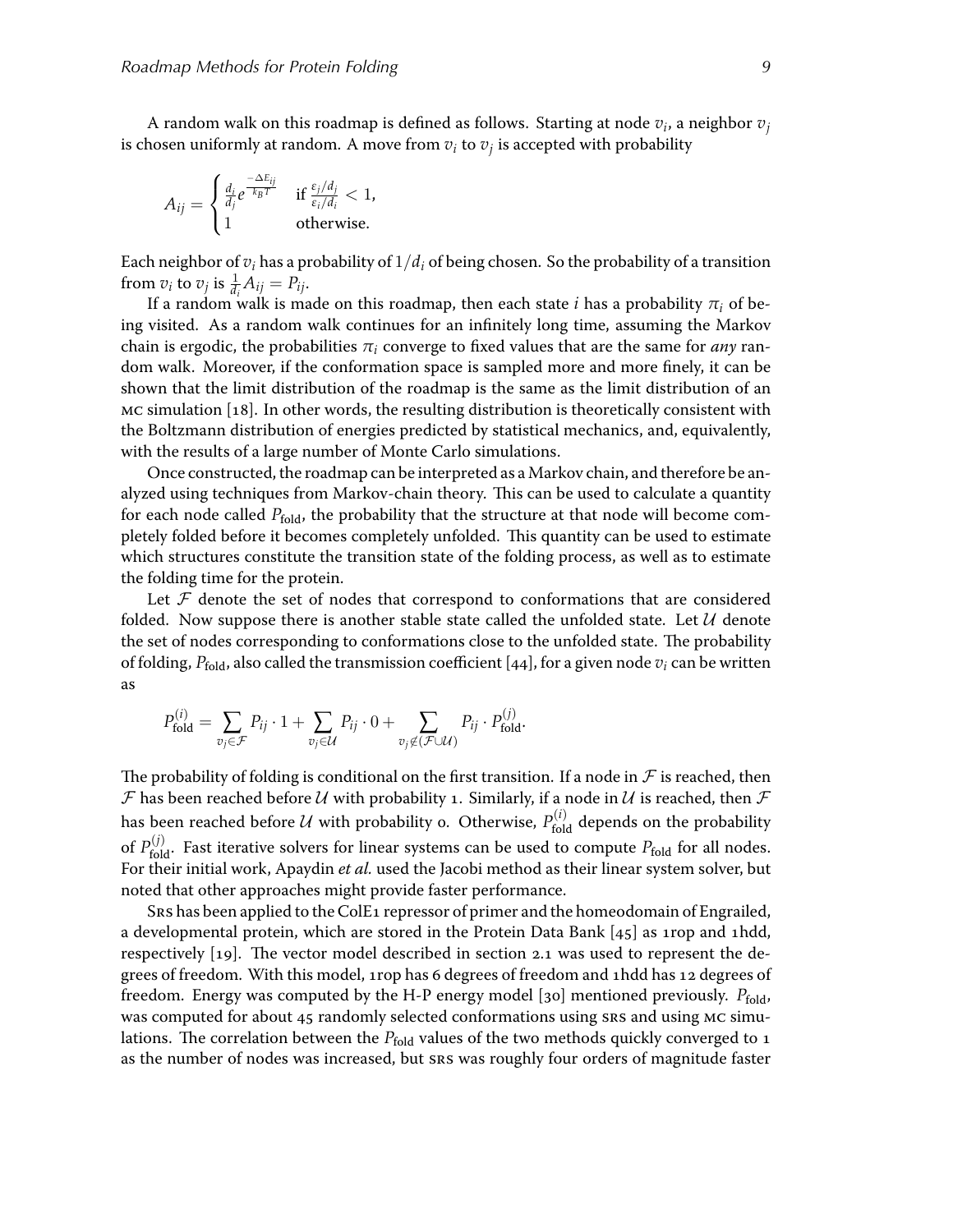than the MC simulations. With sns the roadmap captures a substantial sampling of all folding and unfolding pathways simultaneously, and P<sub>fold</sub> was computed for *all* nodes, not just the 45 that were randomly selected. Thus, SRS appears to be a promising alternative to running many independent MC simulations for examining protein folding behavior.

In recent work, it has been demonstrated that sns can be used to estimate the *transition state ensemble* and (TSE) and *folding rate* of proteins, as well as the Φ*-values* of residues [16]. All of these values are of interest because they are quantities that can be measured by laboratory experiment, and thus can be used to verify how well a simulation method such as SRS models the true behavior of a protein. Additionally, the TSE, if accurately determined, can provide insight into the overall folding mechanism of the protein.

The TSE is the set of conformations that represent the peak of the energy barrier that must be crossed by the protein in transitioning between the unfolded and native states. Alternatively, they are the states whose *true*  $P_{fold}$  is 0.5, the structures that have an equal probability of proceeding either to the folded or unfolded state. To account for modeling error, the is taken to be the set of all conformations with  $P_{\text{fold}}$  between 0.45 and 0.55.

Apaydin *et al.* tested the method's ability to calculate the folding rate on a test set of 16 proteins, and compared the results with the dynamic programming algorithm of Garbuzinskiy *et al.* [46]. Intuitively, the folding rate is the fraction of unfolded molecules in some bulk set that transition to the folded state per unit of time. SRS-based estimates of the folding rate were found to correlate well with experimentally-determined values, and were consistently lower than those found by the other method. This indicates a consistent and significant difference between the transition state ensembles found by the two methods, and therefore, their predicted folding rates. The difference appeared to be due to a less restrictive definition of the TSE by the dynamic programming method. 80 percent of the structures identified as members of the  $\tau$ se by the dynamic programming method were not considered part of the  $\tau$ se by sns. The more restricted set found by sns led to more accurate estimation of measurable folding properties.

 $\Phi$ -values are per-residue numbers between o and 1 indicating the degree to which the corresponding residue has reached its native conformation in the transition state of the protein  $[47]$ . They are measured in the laboratory by mutating specific residues of the protein and determining the effect of each mutation on its folding rate, and therefore, indirectly, the free energies of intermediate structures in the folding process. A  $\Phi$ -value of 1 indicates that the mutation affects the folded state and transition state by the same amount, and that the transition state of that residue therefore is essentially the same as the folded state. A  $\Phi$ -value of o means the residue is unfolded in the transition state.

The developers of sns found  $\Phi$ -values for each residue of their 16-protein test set [16]. The results were mixed, but promising. For some proteins, such as CheY and the RNA binding domain of U1A, their results correlated well with experiment, but their average error for  $\Phi$ values of the whole set of proteins was  $0.21$ , which is quite large given the  $\sigma$  to  $\sigma$  range of Φ-values. Some of this error may be accounted for by the difference between the true free energy variation of folding, as measurable in a laboratory, versus the approximation of free energy used in simulations.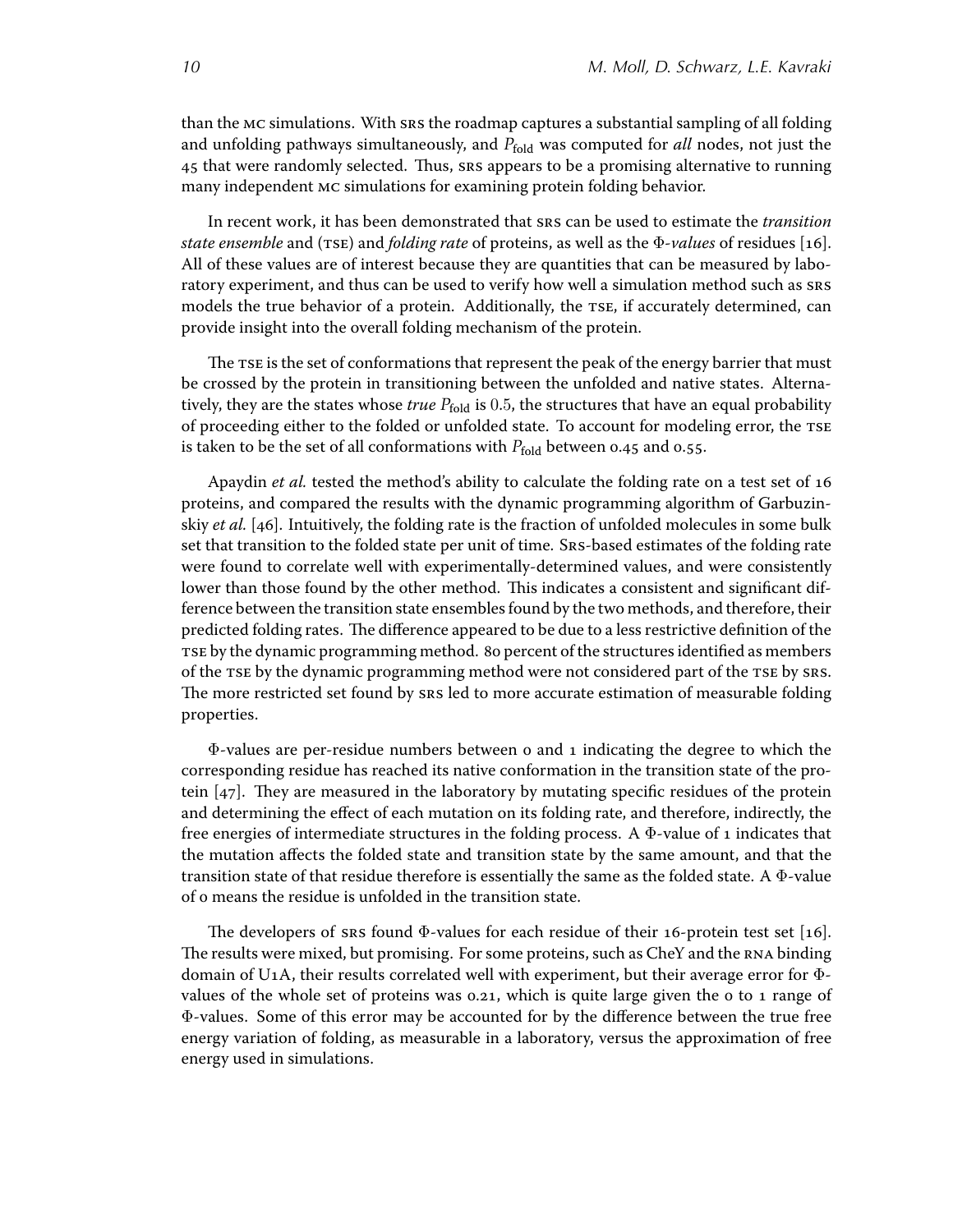### *3.3 Markovian State Models*

A different way to construct a roadmap is by sampling small / *trajectories* rather than individual conformations, generating a Markovian State Model ( $MSM$ ) [15]. The use of  $MD/MC$ simulations for sampling suggests, among other things, that it is reasonable to expect that the resulting samples will have a realistic distribution of energies consistent with the predictions of statistical mechanics.

Suppose an initial MD or MC simulation trajectory starts in the folded state and ends in the unfolded state. Let  $\{c_0, c_1, \ldots, c_n\}$  be a sequence of conformations along this trajectory separated by some fixed time step. A conformation  $c_i$  is selected uniformly at random from this sequence and a new MD/MC simulation is started from here. If the simulation does not reach the folded or unfolded state within some time limit, the trajectory is rejected. Otherwise, the trajectory is kept and a new current trajectory is created. Let the generated trajectory be denoted by  $\{c'_0,c'_1,\ldots,c'_m\}.$  If  $c'_m$  is in the folded state, the current trajectory becomes  $\{c'_m, c'_{m-1}, \ldots, c'_0, c_i, \ldots, c_n\}$ . If  $c'_m$  is in the unfolded state, the current trajectory becomes  $\{c_1, c_2, \ldots, c_i, c'_0, c'_1, \ldots, c'_m\}$ . Again, a conformation is selected uniformly at random from the current trajectory and this procedure of generating new trajectories is repeated a set number of times.

Each conformation and each transition in each sampled trajectory is represented by a node and an edge, respectively, in the roadmap. Each edge has associated with it a simulation time  $t_{ij}$  required to make the corresponding transition. The trajectories are simulated such that this timestep between adjacent conformations in the trajectory is constant. How this is done depends on the type of simulation being run. Each edge also has a probability *Pij* that is initialized to 1. The next step is to merge nodes that are within some cut-off distance of each other, because they represent the same conformation. This step amounts to clustering of the nodes into conformational substates. To merge two nodes, one of the nodes is removed from the roadmap and all of its edges are added to the node it is merged with. If this results in multiple edges between a pair of nodes, the edges need to be merged as well. The probability and time of the merged edge are defined as:

$$
P_{ij}^{\text{new}} = P_{ij}^1 + P_{ij}^2, \qquad t_{ij}^{\text{new}} = \frac{P_{ij}^1 t_{ij}^1 + P_{ij}^2 t_{ij}^2}{P_{ij}^1 + P_{ij}^2}.
$$

After all nodes are merged that are within the cut-off distance of each other, the probabilities are renormalized so that the sum of the probabilities of all outgoing edges at a node is equal to 1. Singhal *et al.* [15] show that it is possible to derive a roadmap for a different temperature simply by reweighting the edges.

As with sns, one can apply standard Markov chain techniques to compute  $P_{\text{fold}}$  from the roadmap. One can also compute the average time it takes to reach the folded state. The validity of this roadmap construction method was tested on a 2-dimensional artificial model system and on a small protein, the 12-residue tryptophan zipper beta hairpin,  $TZ_2$ .  $TZ_2$  has previously been simulated on Folding@Home [48]. Some of this data was used to build a stochastic roadmap. The predicted  $P_{\text{fold}}$  values and the average times to reach the folded state were in agreement with experimental data.

One problem with both the srs and the MSM method is that, because a roadmap of a conformation space is a discretization of a continuous space, the transition probabilities be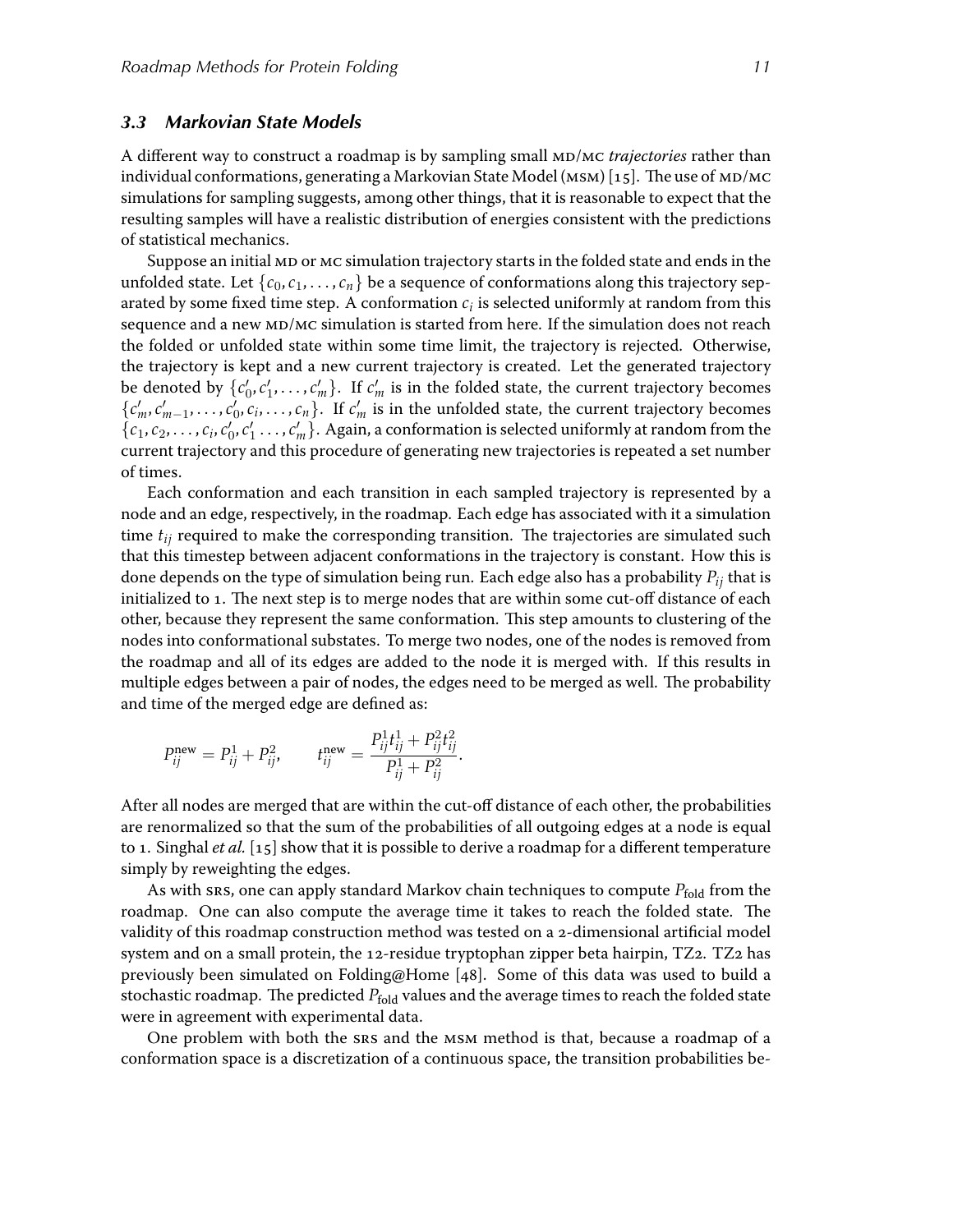tween nodes are only an approximation of reality. In a finite set of simulations, some states and transitions that occur with relatively low probability may never be sampled. Because the transition probabilities out of each node are forced to sum to 1, the transitions that are found are overrepresented due to the absence of others. This can lead to error in the computation of ensemble properties, including the predicted folding rate.

The developers of the MSM method proposed a method to estimate the error in the set of transition probabilities found by their sampling, and therefore the error (or uncertainty) in their calculated folding rates  $[14]$ . Furthermore, by isolating which states contribute the most to this uncertainty, it becomes possible to adaptively select which states to generate sample simulations from at each step in building the roadmap so as to minimize the final uncertainty of the folding rate.

In analysis of MSMS, the folding rate is measured by estimating the mean first passage time (MFPT) from the unfolded state,  $x_1$ , to the folded state. This requires estimation of the MFPT, *xi* , for all nodes in the roadmap, as follows:

$$
x_i = \begin{cases} \Delta t + \sum_{j=1}^{K} x_j p_{ij} & i \neq K, \\ 0 & i = K, \end{cases}
$$

where *K* is the index of the folded state, ∆*t* is the size of the time interval between successive structures in the simulations used to construct the  $MSM$ , and  $p_{ij}$  is the probability of transitioning from state *i* to state *j* in time  $\Delta t$ . The MFPT from the first state, *x*<sub>1</sub>, can be used to estimate the folding rate of the protein under the simulated conditions.

The problem is that it is not possible to determine the exact values of  $p_{ij}$ , and therefore not possible to calculate exact values of MFPT. The maximum likelihood estimate, given the roadmap built through series of simulations, is  $\hat{p}_{ij} = \frac{z_{ij}}{n_i}$  $\frac{\Delta_{ij}}{n_i}$ , where  $z_{ij}$  is the observed number of transitions from state *i* to state *j*, and *n<sup>i</sup>* is the total number of transitions out of state *i*. The observations  $z_{ij}$  follow a multinomial distribution that depends on the true transition probabilities. Ideally, the method would be able to estimate not just the most likely transition probabilities for a state, but also the distribution of all possible sets of transition probabilities, and therefore, our uncertainty of these estimates. Singhal *et al.* [14] show that this uncertainty follows a Dirichlet distribution, and based on that observation, provide a number of algorithms for finding the distribution of *x*1, and therefore estimating the error of the calculated MFPT.

The basic idea of all of the algorithms is to sample a set of transition probabilities from a Dirichlet or approximation of a Dirichlet distribution whose parameters are based on the observed transition counts. Distributions for  $x_i$ , and, for мғрт, specifically  $x_1$ , are then inferred from the distributions of these samples. For details of the algorithms, please see the original paper  $[14]$ .

The resulting uncertainty distribution for  $x_1$  is a multivariate normal distribution, with calculable mean and variance. This distribution expresses how much confidence may be placed in the estimate of MFPT, but it also has implications for the construction of MSMS. It is possible to break the variance down into contributions from each state in the roadmap, and furthermore, to estimate the amount by which the variance due to any given state will decrease given some number of new  $MD/MC$  simulations starting from that state. The selection of which state to use for the next simulation need no longer be uniform at random, as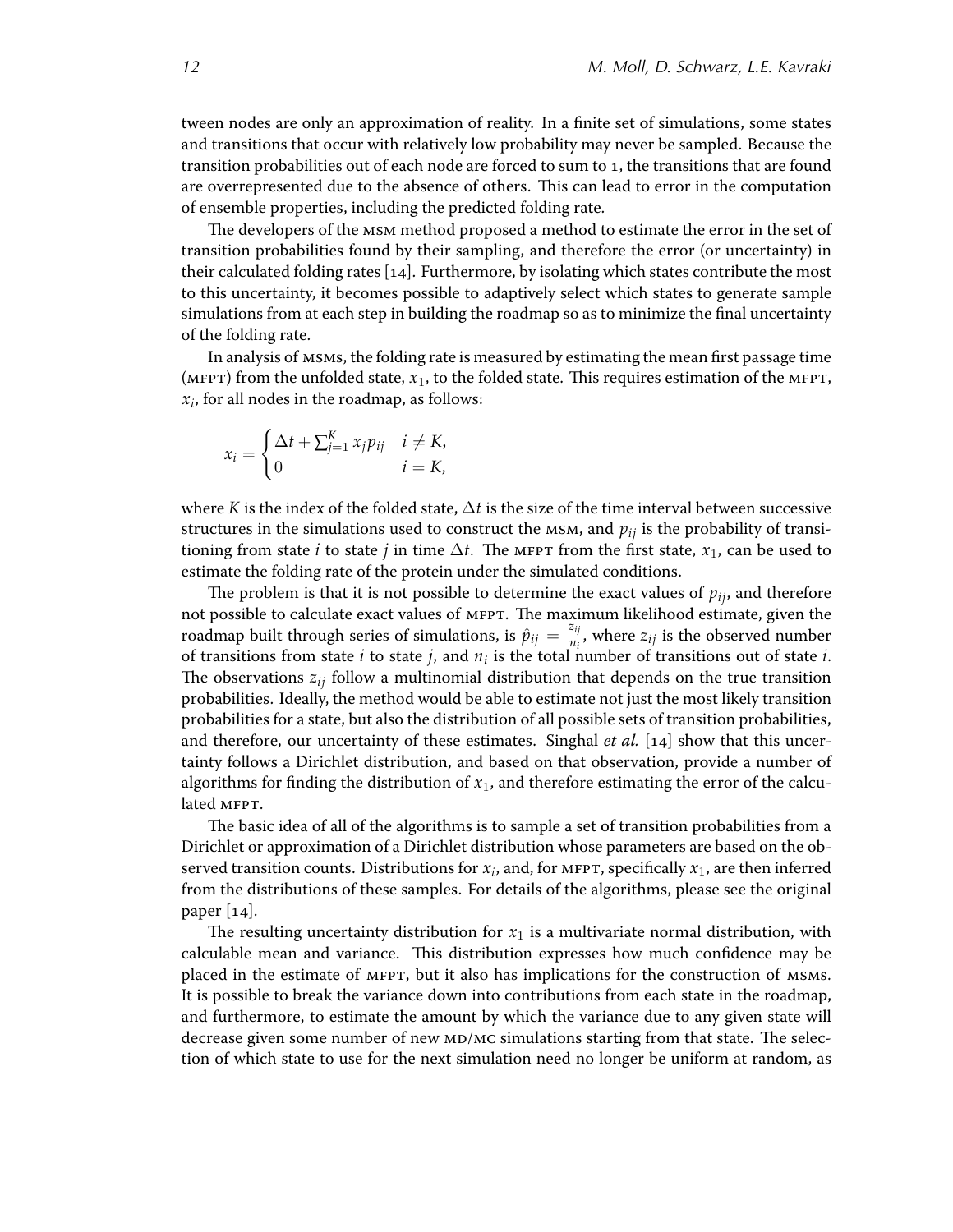described initially, but can instead be based on which choice of state is most likely to reduce the overall uncertainty of the MFPT by the greatest amount. This greatly increases the confidence of folding rate estimates and other properties calculated from an MSM generated by a set number of MD/MC simulations, versus undirected sampling.

Singhal *et al.* validated their error analysis method by again testing it on a set of simulations of TZ2, with a total of  $87$  distinct states. Using this example, they verified that all error estimation methods give comparable results for the mean and variance of the MFPT and that using the error estimates for adaptively focusing their sampling gave them a 20-fold improvement in certainty of their estimate of the MFPT for a given number of samples.

### **4 Discussion**

Roadmap methods have been developed in recent years to study how a protein folds into its final known configuration. These roadmaps are generated by sampling conformations of a protein and connecting the sampled configurations in a number of ways. The variety of methods for generating and connecting roadmap nodes can only be expected to increase as time goes on. The same kind of growth was observed when roadmap methods became popular in robotics for solving the robot motion planning problem as researchers began to understand how to better target their methods to the characteristics of the problems being address (see  $[31]$ ). All existing approaches struggle to understand how to use energy estimates in the construction of the roadmap and the interpretation of the results. A number of questions is raised about how to compute the free energy for proteins of interest, which is a serious issue and a topic in need of further study.

Although the performance of roadmap methods is often compared to MD/MC methods, for now roadmaps are not necessarily meant to be a substitute for  $MD/MC$  simulations. Rather, the hope is that with a simplified energy model and clever sampling techniques roadmap methods could quickly provide a coarse view of the energy landscape. Of course, much depends on the energy function used. The areas of interest identified in this landscape can provide a starting point for traditional MD/MC simulations.

Roadmap methods have also been applied to the study of other biological problems, including docking. In docking, the goal is to find low-energy conformations of a receptor-ligand complex. Recent examples of this work include  $[36, 37]$ . Structure prediction is another area where roadmap methods have been applied  $[38, 39]$ . By a combination of cleverly sampling and pruning conformations Brunette and Brock  $[38, 39]$  build up a compact model of the molecular energy landscape for a given protein. Finally, a roadmap-based method for the generation of loop conformations was developed in  $[40]$ . Clearly, there are attractive features in a roadmap-based approach for exploring high-dimensional spaces arising from geometric problems which has prompted researchers to use them in a variety of biological problems. Although roadmap-based methods are well understood in robotic problems, it is the authors' belief that a number of issues that mainly relate to the interplay of energy and geometry are still poorly understood for biological problems. Nevertheless, promising results are emerging that will no doubt fuel further advancements.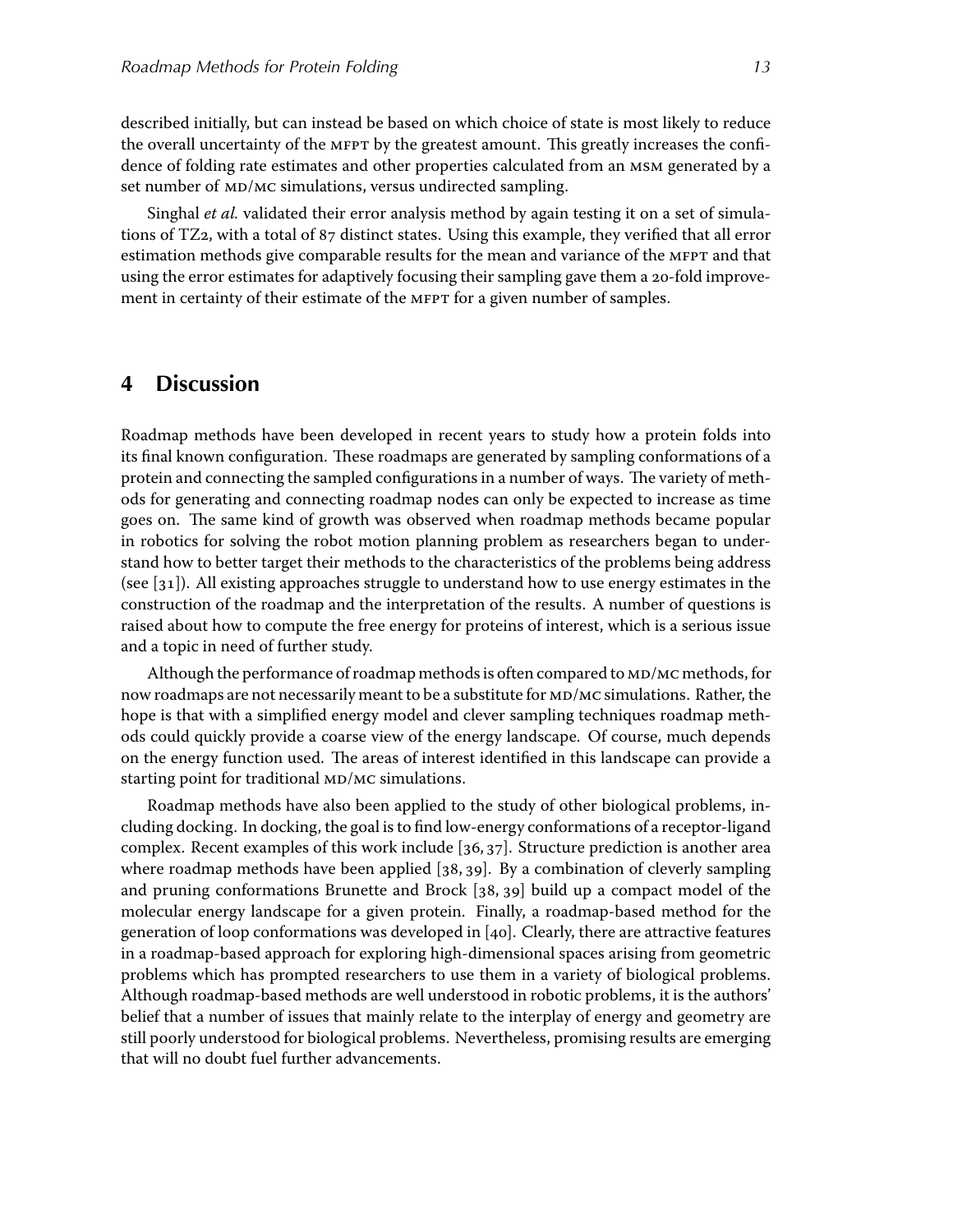# **References**

- [] M. Gruebele. Protein folding: the free energy surface. *Current Opinion in Structural Biology*, 12:161-168, 2002.
- [2] T. Head-Gordon and S. Brown. Minimalist models for protein folding and design. *Current Opinion in Structural Biology*, 13:160-167, 2003.
- [] X. Zhuang and M. Rief. Single-molecule folding. *Current Opinion in Structural Biology*, 13:88-97, 2003.
- [4] M. Vendruscolo and E. Paci. Protein folding: bringing theory and experiment closer together. Current Opinion in Structural Biology, 13:82-87, 2003.
- $\begin{bmatrix} 5 \end{bmatrix}$  C. M. Dobson. Protein folding and misfolding. *Nature*,  $426:884 890, 2003$ .
- [6] J. N. Onuchic and P. G. Wolynes. Theory of protein folding. *Current Opinion in Struc*tural Biology, 14:70-75, 2004.
- [7] C. M. Dobson. Principles of protein folding, misfolding and aggregation. *Seminars in Cell and Developmental Biology*, 15:3-16, 2004.
- [] M. S. Apaydin. *Stochastic roadmap simulation: An efficient representation and algorithm for analyzing molecular motion*. PhD thesis, Stanford University, Stanford, CA USA, Aug 2004.
- [9] S. L. Thomas, X. Tang, L. Tapia, and N. M. Amato. Simulating protein motions with rigidity analysis. In *Proc. of the ACM Intl. Conf on Research in Computational Molecular Biology (RECOMB)*, pages 394-409, 2006.
- [10] S. Thomas, G. Song, and N. M. Amato. Protein folding by motion planning. *Physical Biology*, 2:S148-S155, 2005.
- [11] N. M. Amato, K. A. Dill, and G. Song. Using motion planning to map protein folding landscapes and analyze folding kinetics of known native structures. *J. Comp. Bio.*,  $10(3-4):239-255,2003.$
- [] G. Song. *A Motion Planning Approach to Protein Folding*. PhD thesis, Dept. of Computer Science, Texas A&M University, December 2003.
- [] N. M. Amato and G. Song. Using motion planning to study protein folding pathways. *J. Comp. Bio.*, 9(2):149-168, 2002.
- [14] N. Singhal and V. S. Pande. Error analysis and efficient sampling in Markovian state models for molecular dynamics. *The Journal of Chemical Physics*, 123(20):204909, 2005.
- [15] N. Singhal, C. D. Snow, and V. S. Pande. Using path sampling to build better Markovian state models: predicting the folding rate and mechanism of a tryptophan zipper beta hairpin. *J. Chem. Physics*, 121(1):415-425, July 2004.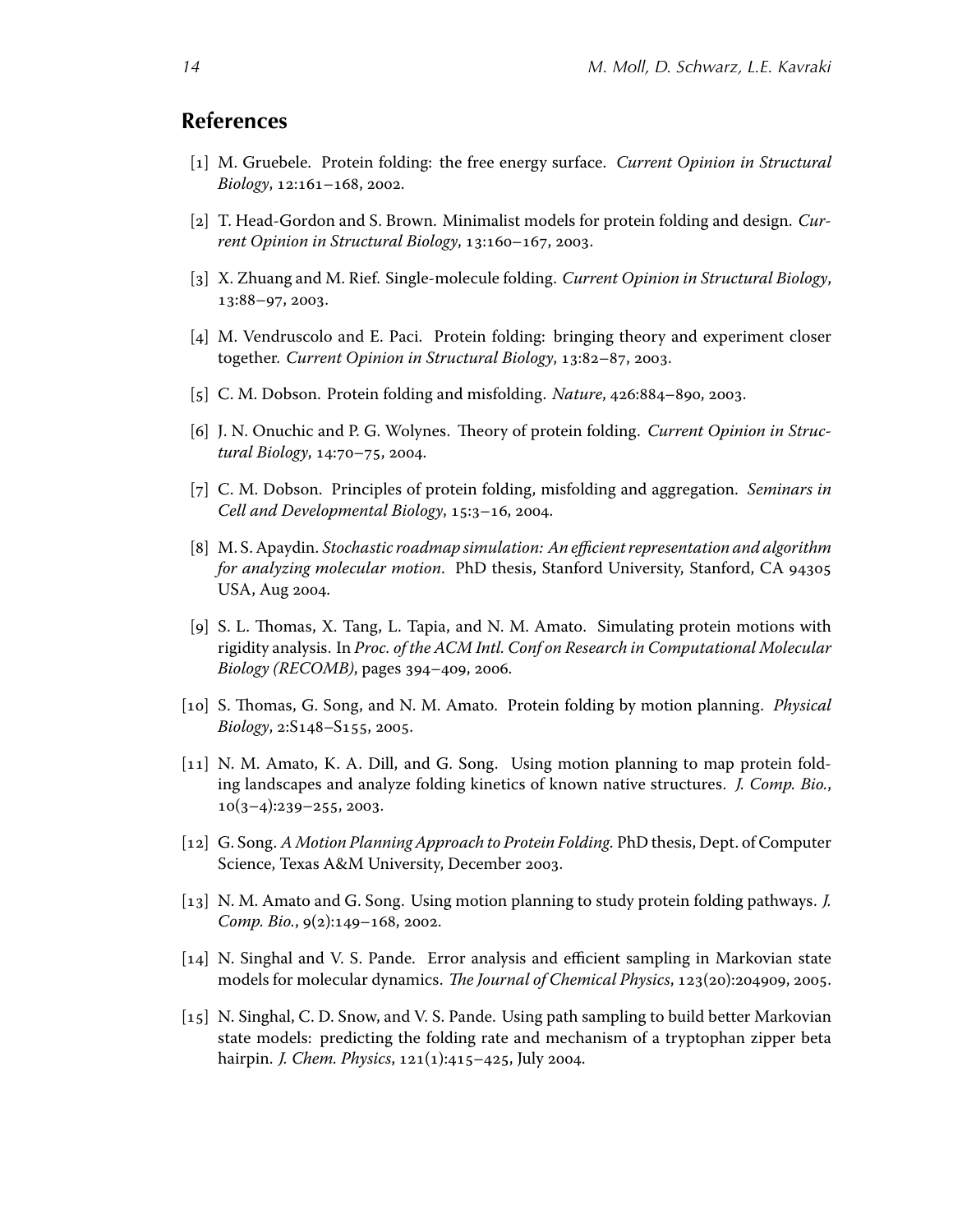- [16] T.-H. Chiang, M. S. Apaydin, D. L. Brutlag, D. Hsu, and J.-C. Latombe. Predicting experimental quantities in protein folding kinetics using stochastic roadmap simulation. *Proc. of the ACM Intl. Conf on Research in Computational Molecular Biology (RECOMB)*, pages 410-424, 2006.
- [17] M. S. Apaydin, D. L. Brutlag, C. Guestrin, D. Hsu, and J.-C. Latombe. Stochastic conformational roadmaps for computing ensemble properties of molecular motion. In J. D. Boissonnat, J. Burdick, K. Goldberg, and S. Hutchinson, editors, *Algorithmic Founda* $tions$  of Robotics V, pages  $131-147$ . Springer, 2004.
- [18] M. S. Apaydin, D. L. Brutlag, C. Guestrin, D. Hsu, J.-C. Latombe, and C. Varma. Stochastic roadmap simulation: an efficient representation and algorithm for analyzing molecular motion. *J. Comp. Bio.*,  $10(3-4):257-281$ , 2003.
- [19] M. S. Apaydin, C. E. Guestrin, C. Varma, D. L. Brutlag, and J.-C. Latombe. Stochastic roadmap simulation for the study of ligand-protein interactions. *Bioinformatics*, Suppl 2:18-26, 2002.
- [20] M. Karplus and J. Kuriyan. Molecular dynamics and protein function. *Proceedings of the National Academy of Science*, 102:6679-6685, 2005.
- [21] D. R. Ripoll, J. A. Vila, and H. A. Scheraga. Folding of the villin headpiece subdomain from random structures. Analysis of the charge distribution as a function of pH. *Journal of Molecular Biology*, 339(4):915-925, 2004.
- [22] W. F. van Gunsteren and H. J. C. Berendsen. Computer simulation of molecular dynamics: methodology, applications and perspectives in chemistry. *Angewandte Chemie International*, 29(9):992-1023, 1990.
- $[23]$  T. Huber, A. E. Torda, and W. F. van Gunsteren. Local elevation: a method for improving the searching properties of molecular dynamics simulation. *Journal of Computer Aided Molecular Design, 8(6):695-708, 1994.*
- [24] B. G. Schulze, H. Grubmueller, and J. D. Evanseck. Functional significance of hierarchical tiers in carbonmonoxy myoglobin: conformational substates and transitions studied by conformational flooding simulations. *Journal of the American Chemical Society*,  $122(36):8700-8711,2000.$
- [25] Y. Zhang, D. Kihara, and J. Skolnick. Local energy landscape flattening: parallel hyperbolic Monte Carlo sampling of protein folding. *Proteins: Structure, Function, and Bioinformatics*,  $48(2):192-201$ , 2002.
- [26] K. Lindorff-Larsen, R. B. Best, M. A. DePristo, C. M. Dobson, and M. Vendruscolo. Simultaneous determination of protein structure and dynamics. *Nature*,  $433(7022):128-132,2005.$
- [27] L. E. Kavraki, P. Švestka, J.-C. Latombe, and M. H. Overmars. Probabilistic roadmaps for path planning in high-dimensional configuration spaces. *IEEE Trans. on Robotics and Automation*, 12(4):566-580, August 1996.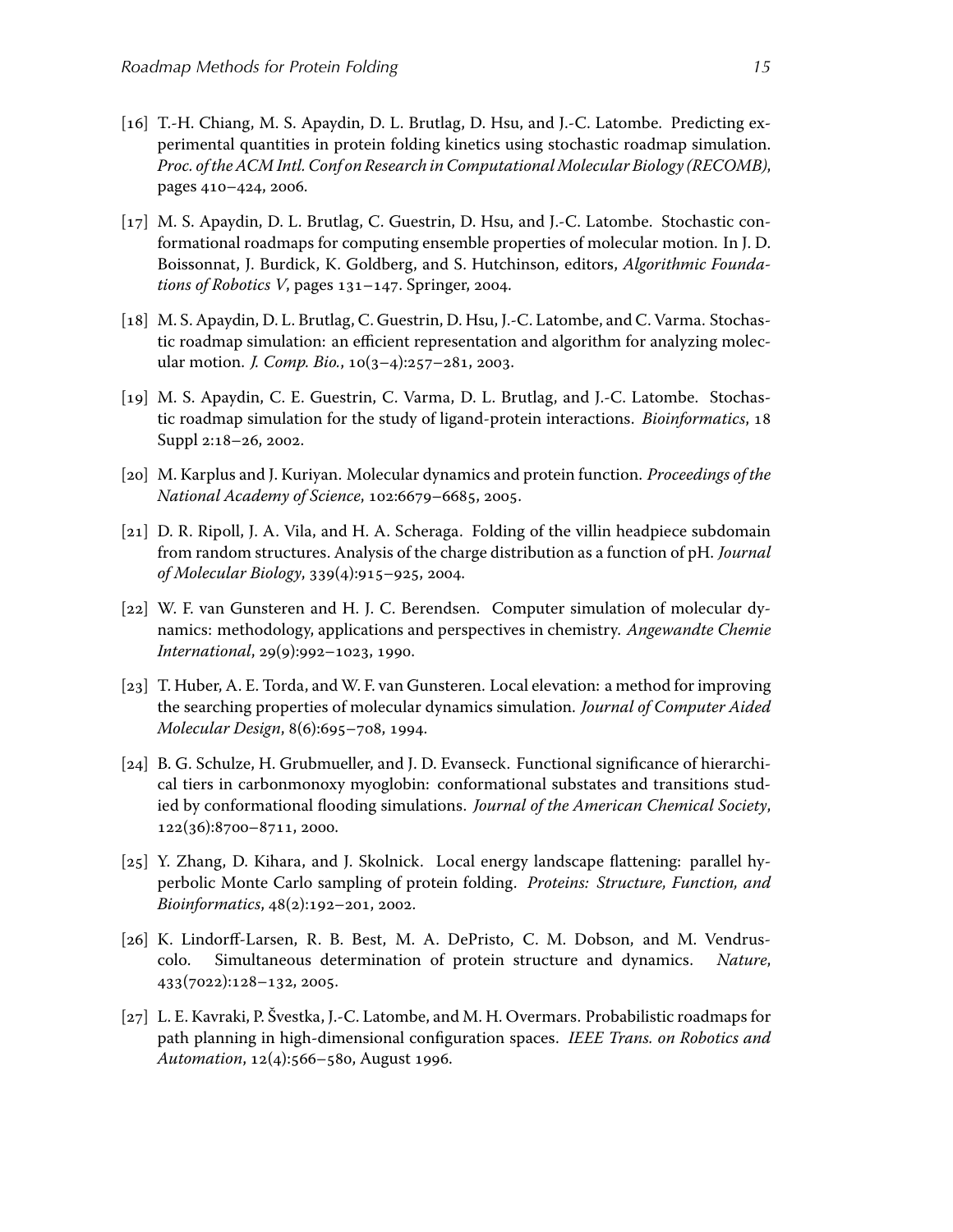- [28] A. D. MacKerell, Jr. Empirical force fields for biological macromolecules: Overview and issues. *J. Comp. Chemistry*, 25(13):1584-1604, October 2004.
- [29] M. Zhang and L. E. Kavraki. A new method for fast and accurate computation of molecular conformations. *Journal of Chemical Information and Computer Sciences*, 42:64–70, 2002.
- [30] S. Sun, P. D. Thomas, and K. A. Dill. A simple protein folding algorithm using a binary code and secondary structure constraints. *Protein Engineering*, 8(8):769-778, Aug 1995.
- [31] H. Choset, K. M. Lynch, S. Hutchinson, G. Kantor, W. Burgard, L. E. Kavraki, and S. Thrun. *Principles of Robot Motion: Theory, Algorithms, and Implementations.* MIT Press, 2005.
- [32] J.-C. Latombe. *Robot Motion Planning*, chapter 7, pages 295–353. Kluwer, Dordrecht; Boston, 1991.
- [] S. M. LaValle and J. J. Kuffner. Randomized kinodynamic planning. *Intl. J. of Robotics Research*, 20(5):378-400, May 2001.
- [34] D. Hsu, J.-C. Latombe, and R. Motwani. Path planning in expansive configuration spaces. *Intl. J. of Computational Geometry and Applications*,  $9(4-5):495-512$ , 1999.
- [] A. Ladd and L. E. Kavraki. Fast exploration for robots with dynamics. In *Workshop on the Algorithmic Foundations of Robotics, 2004.*
- [36] M. Moll, M. D. Schwarz, A. Heath, and L. E. Kavraki. On flexible docking using expansive search. Technical Report 04-443, Rice University, Houston, TX, 2004.
- [37] J. Cortés, T. Siméon, V. R. de Angulo, D. Guieysse, M. Remauld-Siméon, and V. Tran. A path planning approach for computing large-amplitude motions of flexible molecules. *Bioinformatics*, 21 Suppl. 1:1116-1125, 2005.
- [38] T. J. Brunette and O. Brock. Improving protein structure prediction with model-based search. *Bioinformatics*, 21 Suppl. 1:i66-i74, 2005.
- [39] T. J. Brunette and O. Brock. Model-based search to determine minima in molecular energy landscapes. Technical Report 04-48, Dept. of Computer Science, University of Massachusetts, Amherst, MA, 2005.
- [40] J. Cortés, T. Siméon, M. Remaud-Siméon, and V. Tran. Geometric algorithms for the conformational analysis of long protein loops. *J. Comp. Chemistry*, 25(7):956–967, May 2004.
- [41] A. P. Singh, J.-C. Latombe, and D. L. Brutlag. A motion planning approach to flexible ligand binding. In *Proc.*  $7th$  *ISMB*, pages  $252-261$ , 1999.
- [42] G. N. Ramachandran and V. Sasisekharan. Conformation of polypeptides and proteins. *Adv. Protein. Chem, 23:283-438, 1968.*